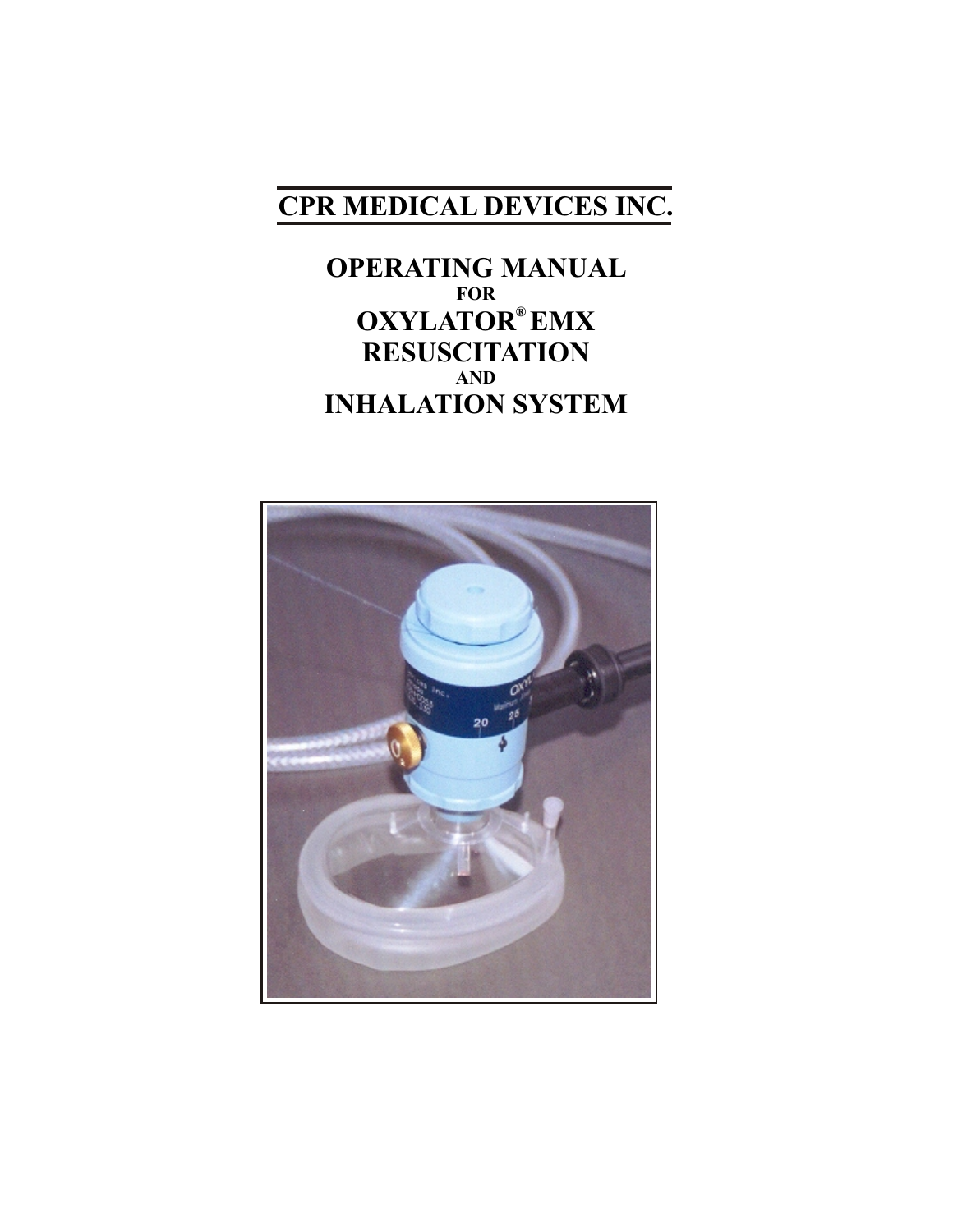® **Symbols used in the Operating Manual for the OXYLATOR EMX** and/or on the OXYLATOR<sup>®</sup> EMX unit:



The OXYLATOR  $\mathbb{R}$  EMX contains patented technology developed by CPR Medical Devices Inc., 161 Don Park Road, Markham, Ontario, L3R 1C2, Canada U.S. Patent No. 5,230,330 Global patents and further U.S. patents pending

The OXYLATOR  $\mathbb{R}$  EMX Operating Manual is published by: CPR Medical Devices Inc., Vol. I, 1/2002 Applies to Series "H" (fourth character of serial number)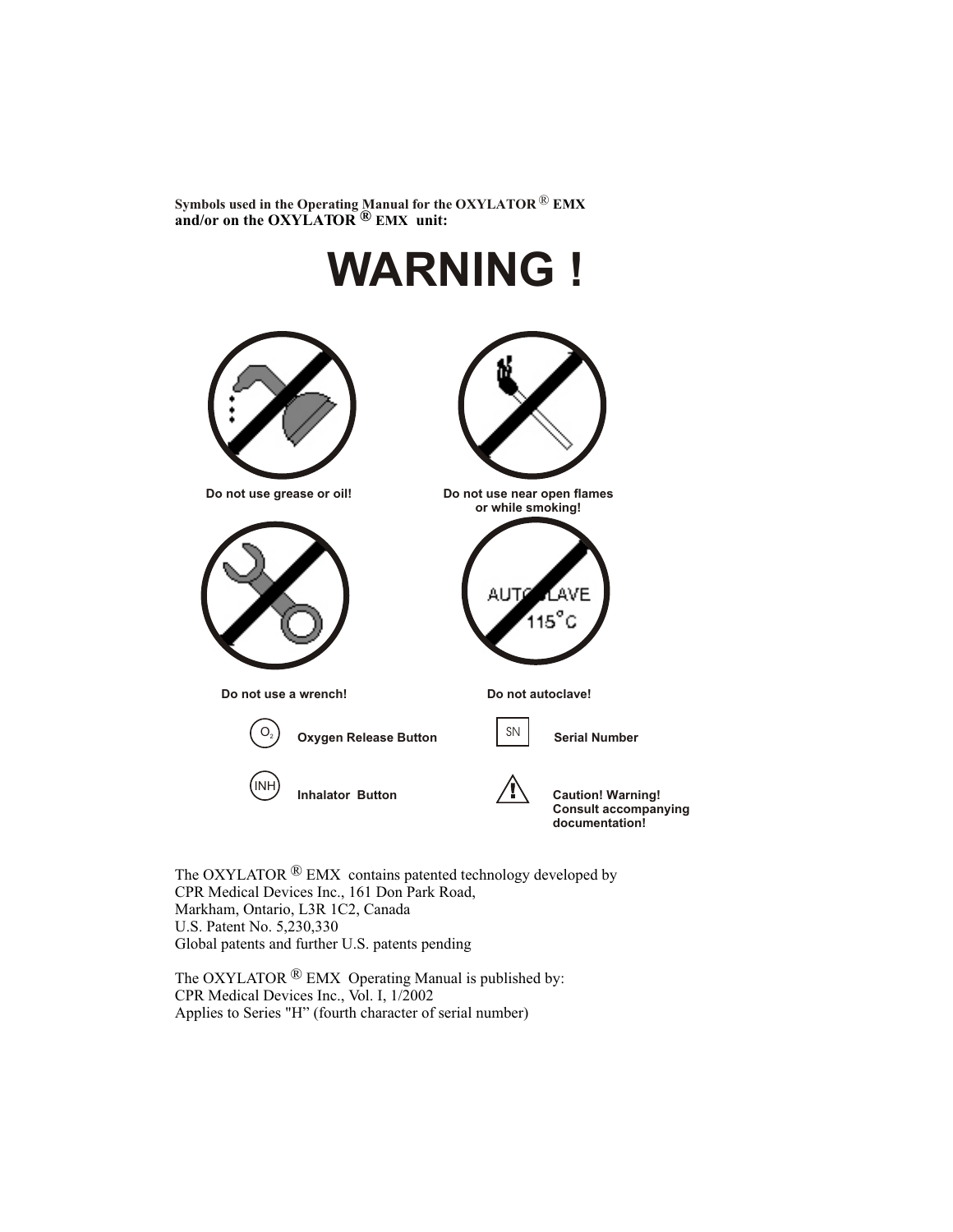## **TABLE OF CONTENTS**

## Page

|                                                                          | 3      |
|--------------------------------------------------------------------------|--------|
|                                                                          | 4, 5   |
| Section 2 --- Technical Description and Features ---------------         | 6, 7   |
| OXYLATOR <sup>®</sup> EMX Components (Diagram) -----------------         | 8,9    |
|                                                                          | 10     |
| Section 4 --- Operating Instructions ----------------------------------- | 11     |
|                                                                          | 12, 13 |
|                                                                          | 14     |
|                                                                          | 14     |
|                                                                          | 15     |



 **CAUTION: Federal (USA) law restricts this device to sale by or on the order of a physician.**

> CE 0120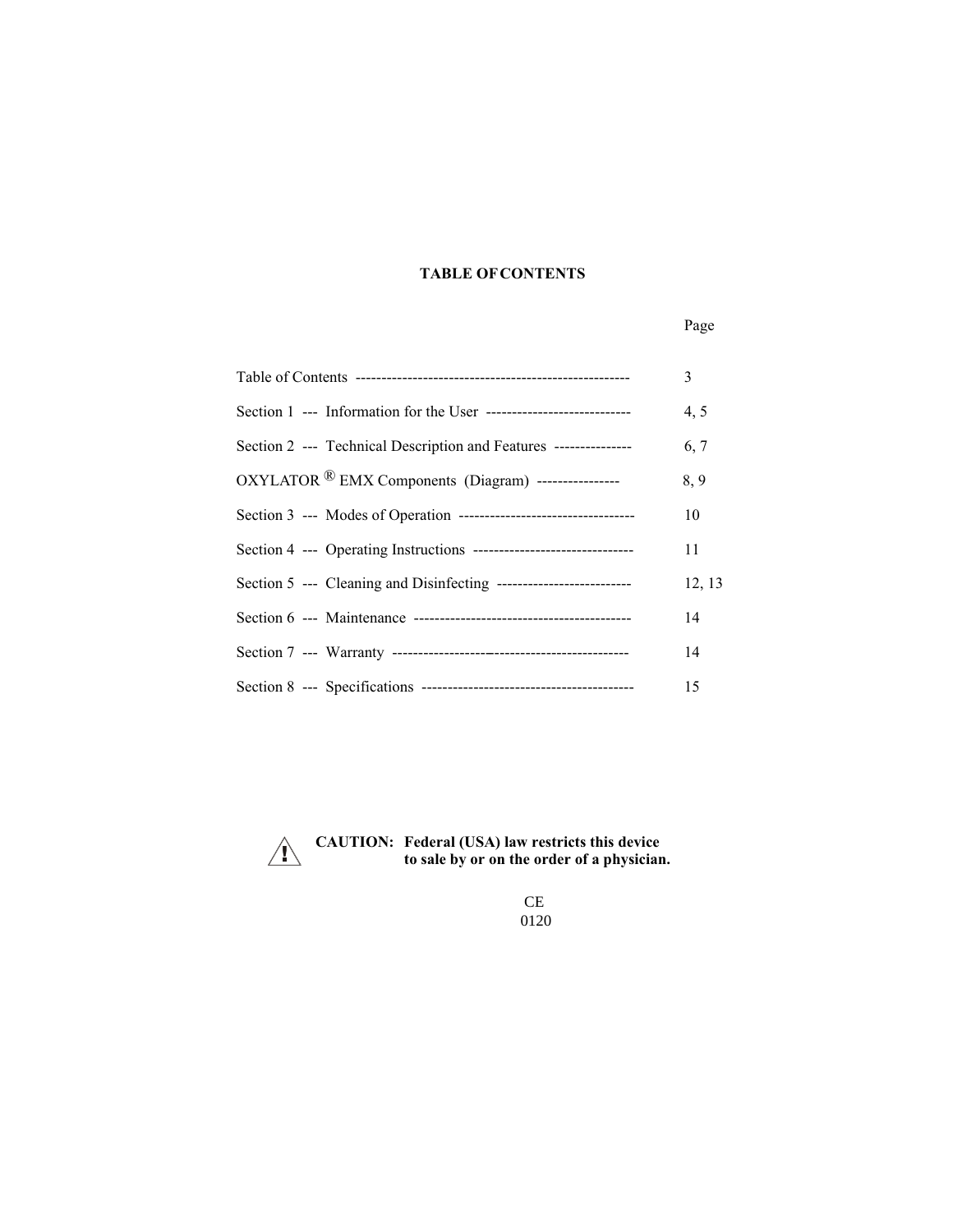## **SECTION 1...**

 INFORMATION FOR THE USER -------------------------------------------

#### **Indication for Use:**

The OXYLATOR  $\mathcal{R}$  EMX is an oxygen powered resuscitator intended to provide emergency ventilatory support for individuals weighing more than 10 kg (22 pounds). Ventilation may be performed using a mask or an endotracheal tube.

## **Warnings:**

- The OXYLATOR  $\mathbb{R}$  EMX should be used only by individuals who have adequate training in CPR techniques and the operation of oxygen powered resuscitators.
- Do not use any type of one-way valve between the OXYLATOR  $^{\circledR}$  EMX and the patient; its use will cause the system to malfunction.
- Do not expose the OXYLATOR  $\mathbb{R}$  EMX to MRI (magnetic resonance imaging) environments.
- $\otimes$  Do not use grease or oil on the OXYLATOR  $\otimes$  EMX for any reason.
- Do not use the OXYLATOR  $\mathbb{R}$  EMX in oxygen deficient atmospheres or near open flames.  $\oslash$
- Do not autoclave the OXYLATOR  $\bigcirc$  EMX. P.
- Ensure that the OXYLATOR  $\mathbb{R}$  EMX is completely dry before exposing it to freezing conditions. Liquid or water in valves may cause them to malfunction in freezing conditions. See Section 5: Cleaning and Disinfecting, pages 12 & 13.
- Do not smoke while using the OXYLATOR  $\bigcirc$  EMX or any other oxygen equipment.
- $\mathscr{L}$  Do not use wrenches or any other tools on the OXYLATOR  $\mathscr{R}$  EMX. Hand-tighten all parts including the hose while connecting or disconnecting it to the unit.
- Do not dismantle or attempt to remove any components other than those required for routine cleaning. Any tampering with the OXYLATOR  $\mathbb{R}^{\mathbb{Q}}$ EMX may cause the unit to malfunction, and will automatically void the warranty.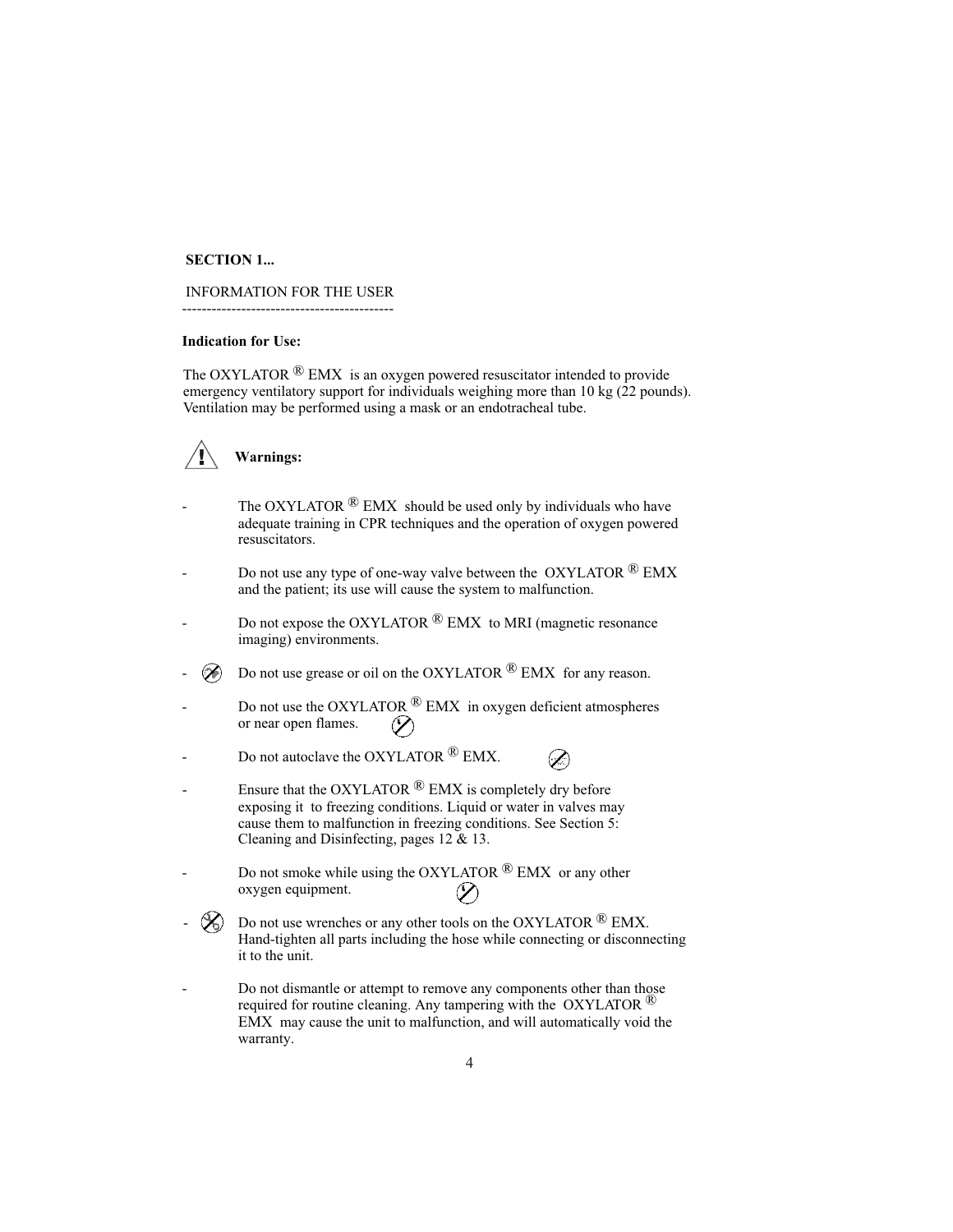## **Precautions:**

- The OXYLATOR  $\mathbb{R}$  EMX should be connected to a pressurized source supplying a minimum constant flow of 30 litres per minute and between 45 psig to 80 psig or 3.0 bar to 5.5 bar.
- When an operator observes an abnormally long inspiratory phase (greater than 2 seconds in adults and greater than 1 second in a child), the OXYLATOR  $\mathbb{R}$  EMX should only be used in manual mode and the inspiratory phase restricted to approximately 2 seconds for an adult and 1 second for a child. See page 10, 1.
- When ventilating an intubated patient, higher pressure release settings may be required. Select a pressure setting of 30 cm  $H<sub>2</sub>O$  to start and adjust if necessary.
- An audible, rapid clicking sound or buzzing sound and rapid movement of the tip of the main valve indicates airway obstruction. Clear the airway, and then resume the ventilation procedure.
- The OXYLATOR  $\mathbb{R}$  EMX should be subjected to high level cold disinfection or boiling water after each patient use.
- Replace the filter after each patient use and/or if the valve becomes contaminated with vomitus during a CPR attempt.
- Please review and follow the instructions and observe the warnings in this manual before using the OXYLATOR  $^{\circledR}$  EMX
- If the use or operation of the OXYLATOR  $\mathbb{R}$  EMX is unclear, contact your dealer or agent for clarification.
- The OXYLATOR  $\mathbb{B}$  EMX is a resuscitation management system and should not be used as an unattended automatic ventilator.
- When several OXYLATOR  $\mathbb{R}$  EMX are cleaned simultaneously, assure that the serial number on the valve (8) and the pressure release selector (10) match when reassembling the unit. See Section 5, Cleaning and Disinfecting, pages 12 & 13.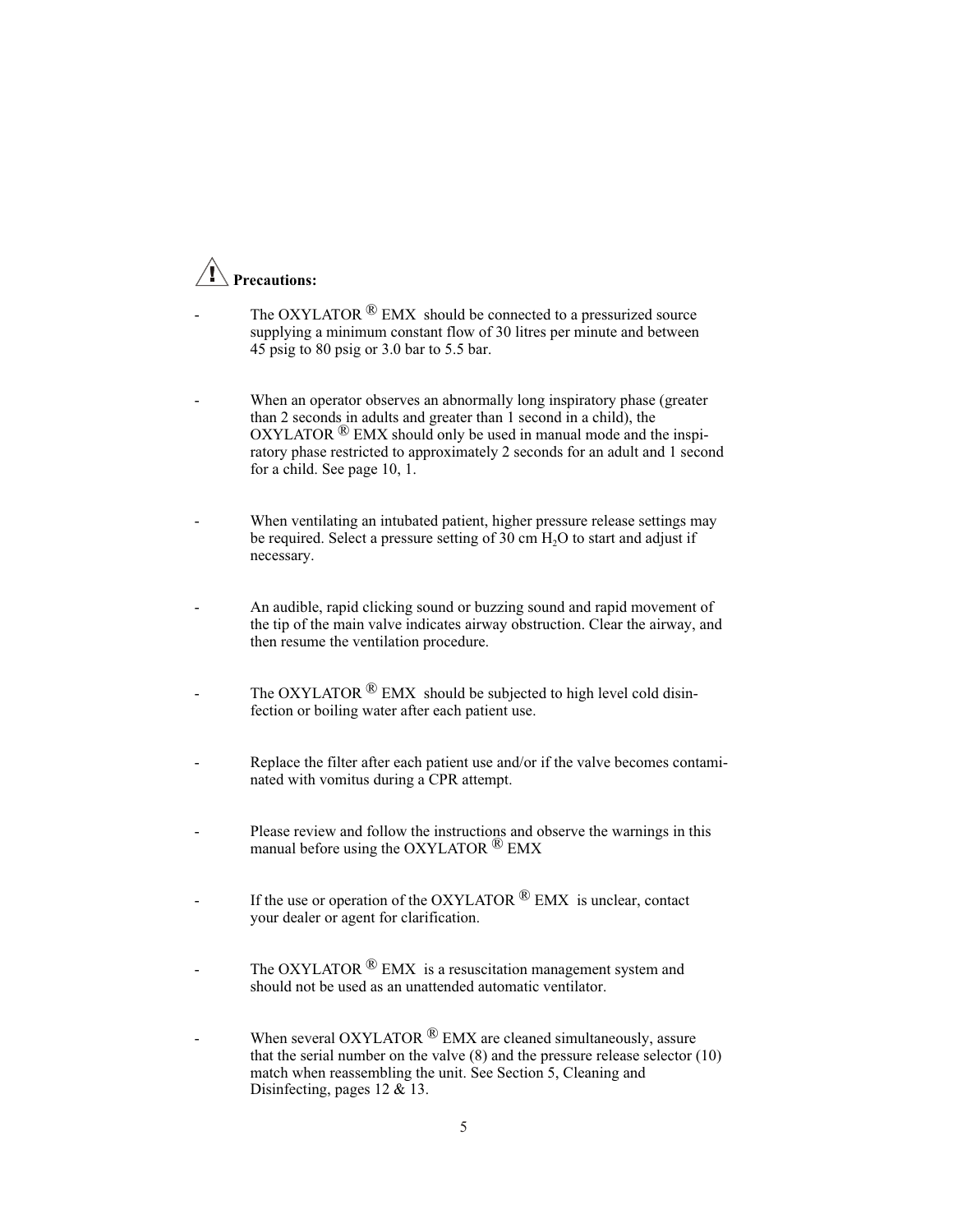#### **SECTION 2...**

#### TECHNICAL DESCRIPTION AND FEATURES

---------------------------------------------------------------

### **Description:**

The OXYLATOR  $\mathbb{R}$  EMX is an oxygen powered resuscitator/ inhalator which requires no power source (i.e. battery) other than the supply of compressed oxygen in an appropriate cylinder or wall outlet.

The oxygen supply hose of the OXYLATOR  $^{\circledR}$  EMX should be connected to its pressurized source supplying a minimum constant flow of 30 litres per minute and between 45 psig to 80 psig or 3.0 bar to 5.5 bar. During the continuous cycling mode, the inspiratory flow of oxygen will be initiated upon complete, continuous depression of the OXYGEN RELEASE BUTTON. A sensing chamber in the OXYLATOR  $\mathbb{R}$ EMX allows airway pressure to increase to the maximum limit set, at which point the system shuts off the inspiratory flow, allowing passive exhalation to take place.

Upon sensing the completion of the exhalation phase, the valve automatically resets and allows the inspiratory flow to start a new cycle.

Cycling continues as long as required, provided the OXYLATOR  $^{\circledR}$  EMX is connected to pressurized oxygen and its OXYGEN RELEASE BUTTON is continuously, fully depressed.

The inhalation mode is activated by rotating the INHALATOR KNOB counterclockwise allowing the oxygen flow to be mixed with ambient air with a patient's own inspiratory effort. The flow in the inhalation mode vents out of the valve and does not subject the patient's airway to any pressurization, permitting patients to breathe unassisted.

If a return to automatic cycling mode is needed, full and continuous depression of the OXYGEN RELEASE BUTTON is required. This automatically overrides the inhalation mode.

#### **Gauge Port (Optional):**

A gauge (optional) can be connected to the  $OXYLATOR \overset{\textcircled{\textcirc}}{P} EMX$  at the gauge port connection (19) to verify pressure readings in the airway.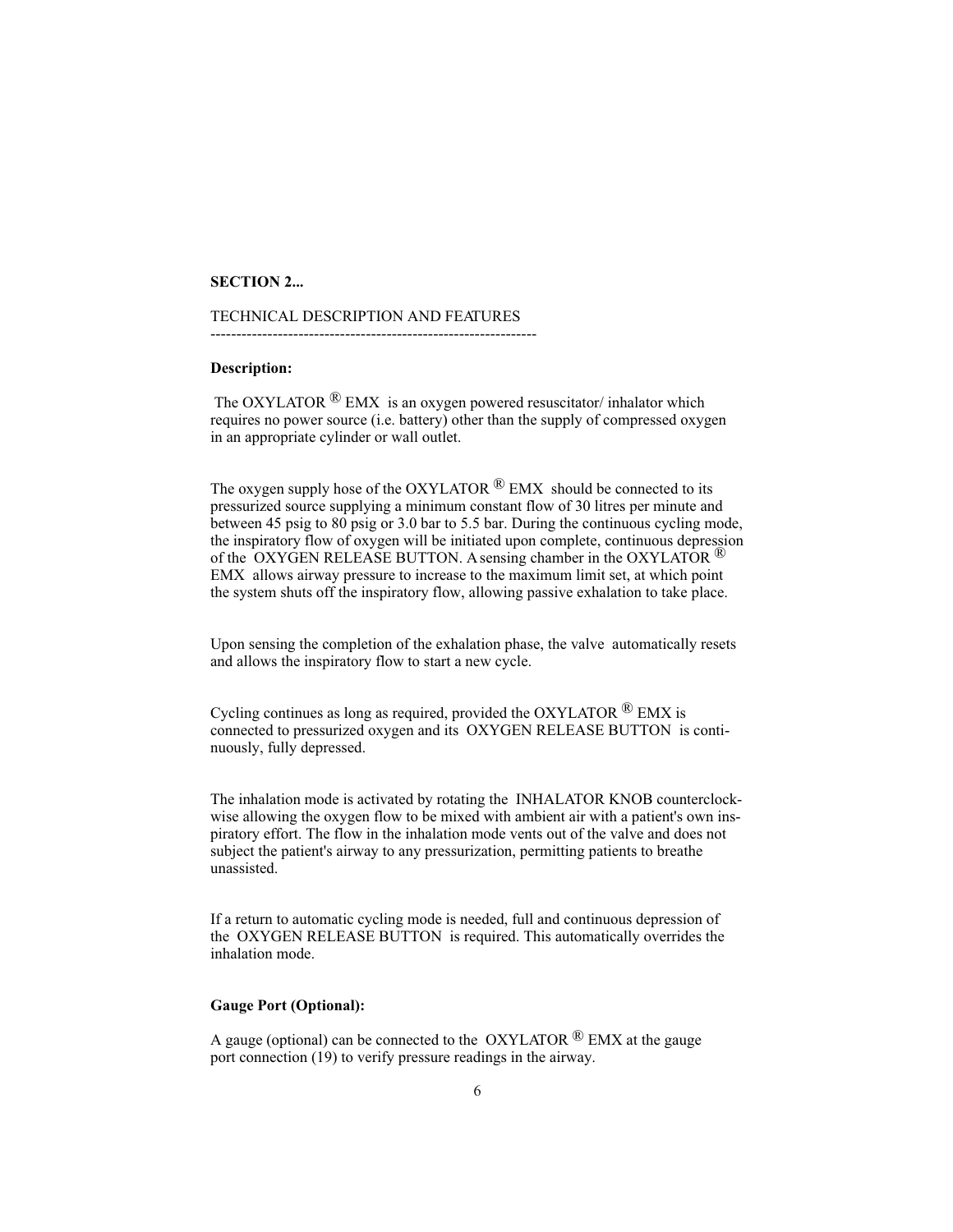### **Features:**

- Meets ISO 32873/74228, Resuscitators Intended for Use with Humans
- Meets American Heart Association Guidelines 2000 for Cardiopulmonary Resuscitation and Emergency Cardiovascular Care. Part 6: Advanced Cardio-Vascular Life Support, Section 3: "Adjuncts for Oxygenation, Ventilation, and Airway Control"
- Extremely light-weight, impact resistant and durable
- Simple to learn
- Easy to use
- Single use, quick change filter element
- Few moving parts, minimal maintenance required
- Adjustable airway pressure limiting from 20 cm to 45 cm of  $H_2O$
- Constant maximum flow rate of 30 litres per minute
- Manual and continuous cycling
- Built-in inhalator capability
- Compatible with oxygen supply tanks and regulators supplying between 45 and 80 psig inlet pressure and constant minimum flow rate of 30 litres per minute
- Hold-down oxygen release mechanism
- PEEP capability
- Eliminates the risk of "air trapping" or "stacked breath"
- $FIO<sub>2</sub>$  of 1.0 during resuscitation
- Oxygen powered, no waste of  $O_2$  supply for operation
- Audible and visual indication of airway obstruction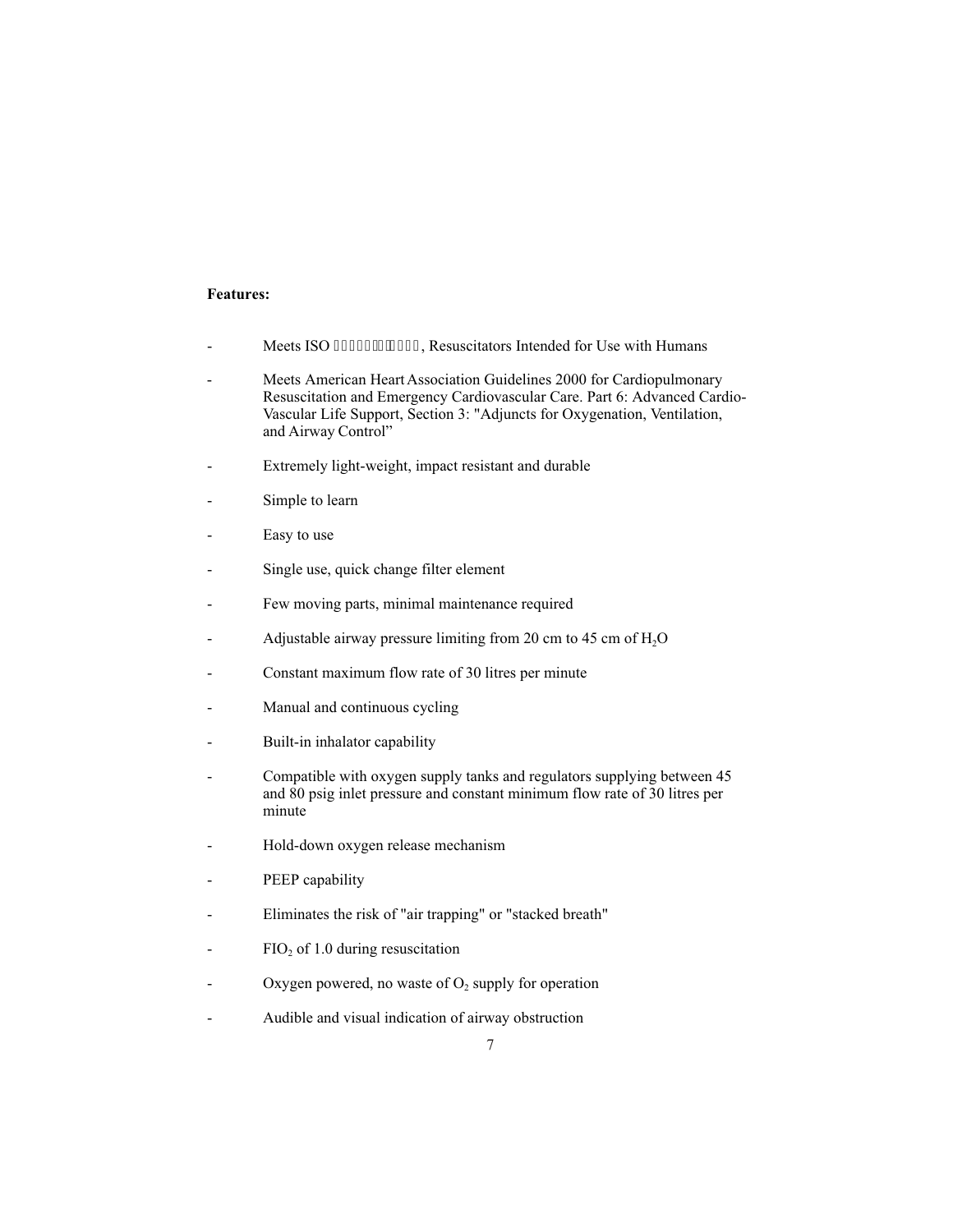## **OXYLATOR ® EMX COMPONENTS**



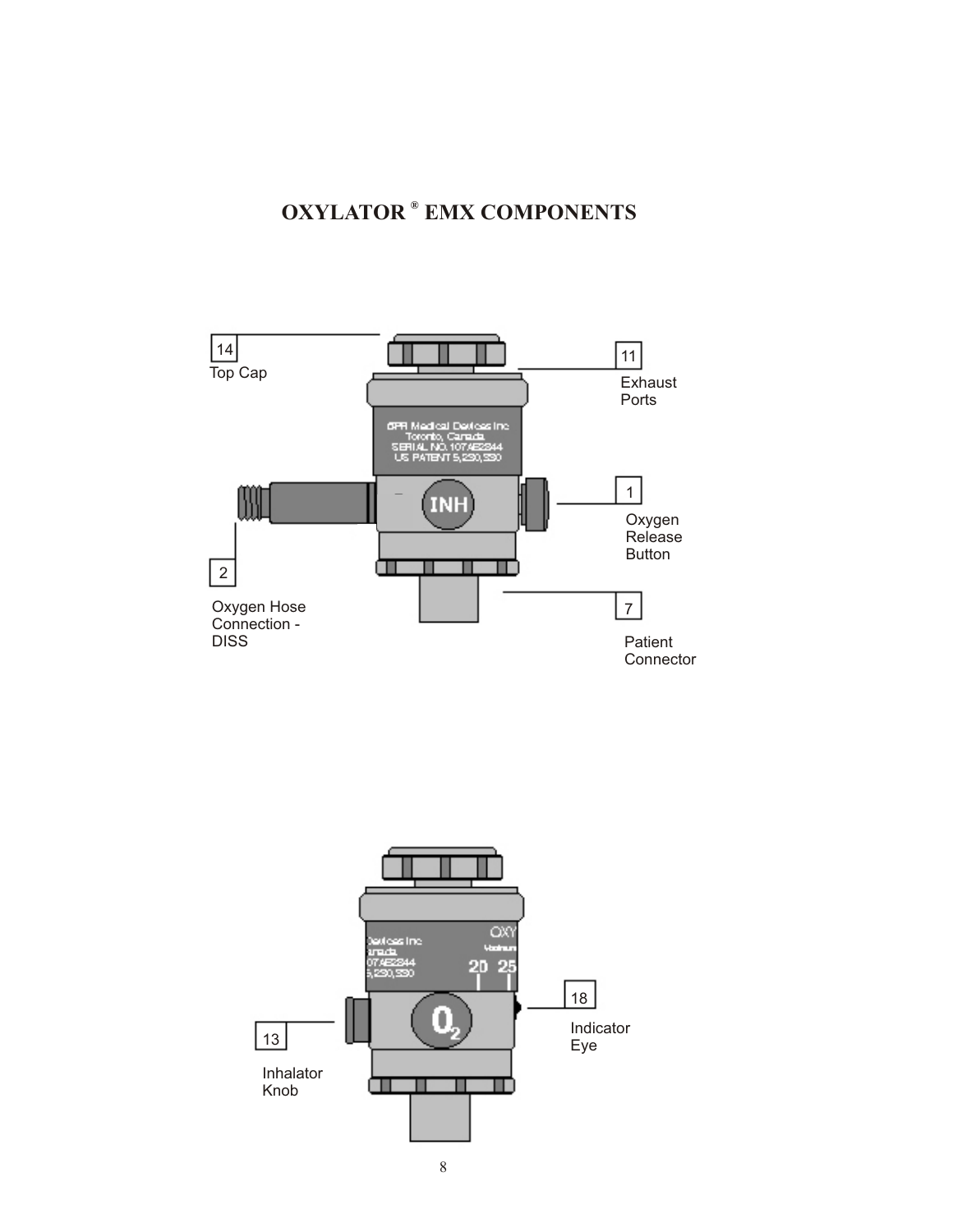## **OXYLATOR ® EMX COMPONENTS**

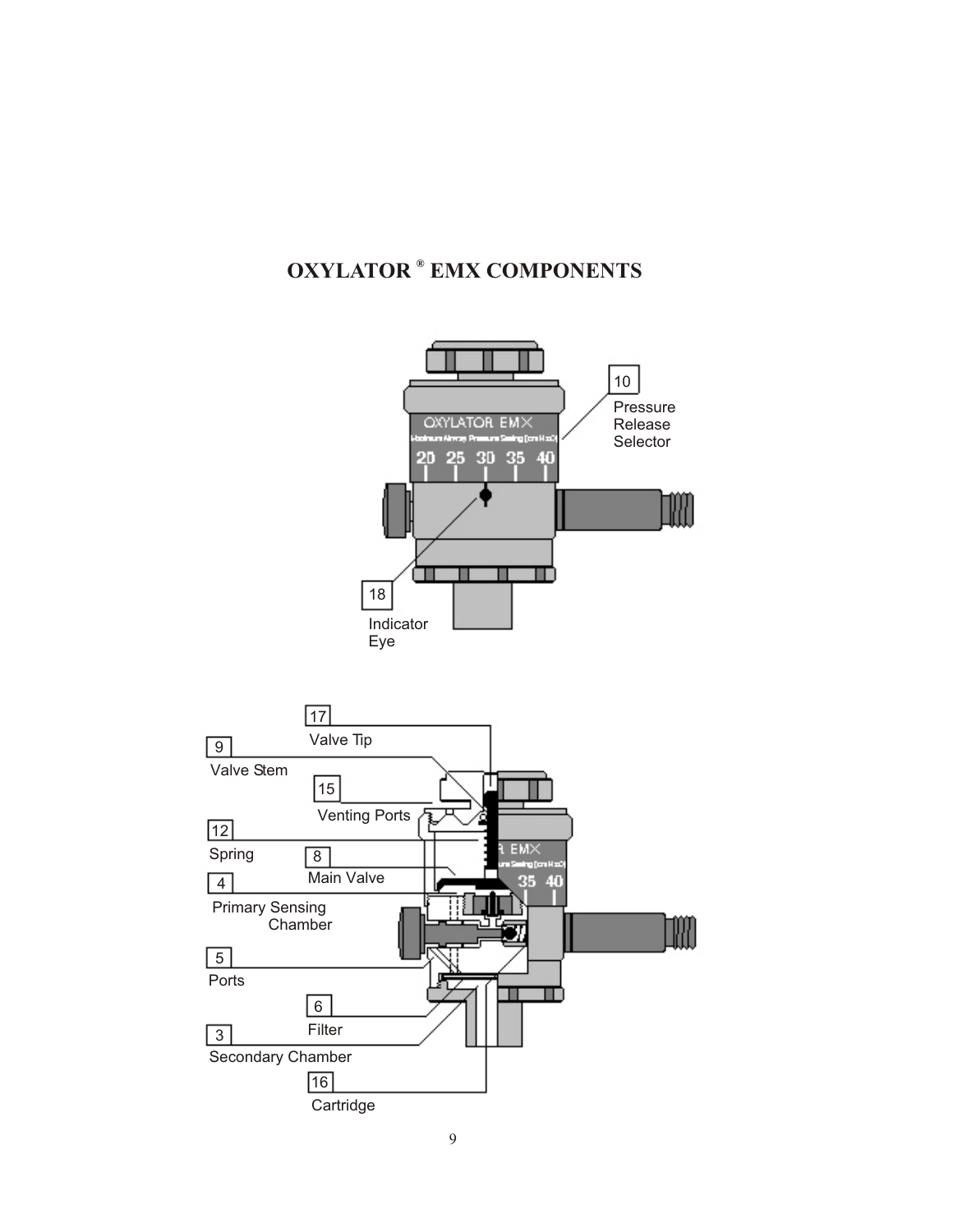#### **SECTION 3...**

## FOUR MODES OF OPERATION OF THE OXYLATOR <sup>®</sup> EMX

--------------------------------------------------------------------------------------

- 1. **MANUALLY ACTIVATED CYCLE FOR NON BREATHING PATIENT** The inhalator knob (13) is closed. Inspiratory flow can be initiated for a single cycle by depressing the oxygen release button (1) and holding it down until the  $\overrightarrow{OXYLATOR}$ <sup>®</sup> EMX releases at the end of the inspiratory phase, or until chest expansion is considered sufficient for adequate ventilatory exchange and the oxygen release button (1) is let go. Passive exhalation will then take place. The inspiratory phase should be restricted to 2 seconds in an adult and 1 second in a child. The level of pressure release is set by rotating the pressure release selector (10) to the desired value. A new inspiratory cycle can then be initiated by depressing the oxygen release button (1) once again upon completion of exhalation. **This mode will not maintain a baseline pressure (PEEP) and upon complete exhalation the airway pressure will be at 0 cm H<sub>2</sub>O**. The  $\overline{\text{OXYLATOR}}$ <sup>®</sup> EMX will cycle as in "continuous mode" if the oxygen release button (1) is held depressed constantly as in mode 2.
- 2. **CONTINUOUS CYCLE WITH BASELINE PRESSURE (PEEP) FOR NON BREATHING PATIENT** - **(should only be engaged when the inspiratory time does not exceed 2 seconds in an adult or 1 second in a child)** The inhalator knob (13) is closed. The system will cycle continuously when the oxygen release button (1) is either continually depressed or held down and then rotated clockwise to seal and activate oxygen flow. This function overrides the inhalation mode automatically. The OXYLATOR  $^{\circledR}$  EMX will cycle from an inspiratory to expiratory cycle maintaining positive airway pressure throughout the cycle with a baseline pressure (PEEP) value of 2 to 4 cm  $H<sub>2</sub>O$ . The system will end the inspiratory cycle upon reaching the preset maximum airway pressure level indicated by the pressure release selector (10). This allows unassisted passive exhalation to take place until the expiratory flow diminishes to a level of 2 to 4 cm H<sub>2</sub>O PEEP. Then, OXYLATOR<sup><sup>1</sup>®</sup> EMX will automatically start a new inspiratory cycle. When an operator observes an abnormally long inspiratory phase (greater than 2 seconds in an adult or greater than 1 second in a child), the  $\overline{OXYLATOR}$ <sup>®</sup> EMX should only be used in manually activated cycles. See mode 1.
- 3. **MANUALLY ACTIVATED CYCLE WITH BASELINE PRESSURE (PEEP) FOR NON BREATHING PATIENT** - system will maintain a baseline pressure (PEEP) if the inhalator knob (13) is opened counter-clockwise and the  $\overline{O}XYLATOR \otimes EMX$  is operated as in mode 1. This will provide a baseline pressure (PEEP) of 2 to 4 cm  $H_2O$ .
- 4. **INHALATION OF OXYGEN ENRICHED AMBIENT AIR FOR BREATH-ING PATIENT** - system can be used in this mode by rotating the inhalator knob (13) counter-clockwise which will allow the air to be enriched with oxygen as a patient breathes on his/her own. The oxygen release button (1) cannot be in a depressed position in the inhalation mode.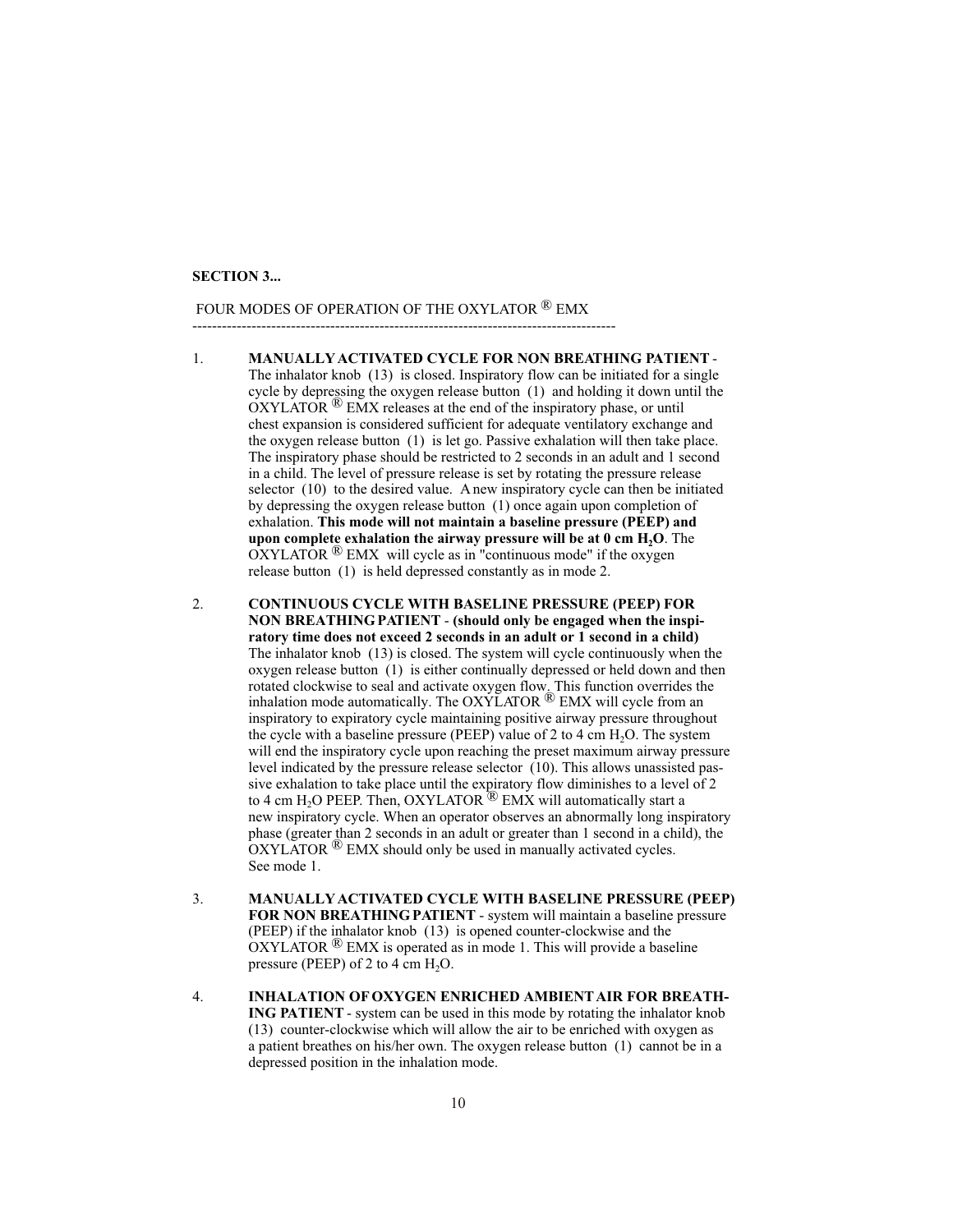#### **SECTION 4...**

OPERATING INSTRUCTIONS

-----------------------------------------  $\sqrt{N}$ The following instructions are for the proper use of the OXYLATOR  $^{\circledR}$  EMX They are to be followed to provide adequate ventilation when attempting Cardiopulmonary Resuscitation. The user of this device must have knowledge of cpr techniques. The instructions deal strictly in the proper use of the device. 1. The OXYLATOR  $\mathbb{R}$  EMX hose must be connected to the available oxygen supply, a wall outlet or a pressurized cylinder. 2. When using a pressurized cylinder, open main valve and ensure regulator indicates a reading of between 40 psig and 80 psig; adjust if necessary. 3. Attach suitable mask or endotracheal tube to patient connection (7), make sure mask is rotated into proper position so that an effective seal can be achieved. 4. Ensure inhalator knob (13) is fully closed, and depress oxygen release button (1) briefly to test for oxygen flow. 5. Rotate maximum airway pressure release selector (10) to desired setting simply by aligning pressure value with the indicator eye (18). The pressure can be adjusted from 20 to 45 cm H<sub>2</sub>O. It should be initially set at 20 cm H<sub>2</sub>O and increased if the operator in his or her opinion determines that the patient needs greater airway pressure. When used with an endotracheal tube, select a maximum airway pressure of 30 cm  $H<sub>2</sub>O$  to start, then adjust as required. 6. After positioning person and establishing a proper airway, place mask on person's face so as to achieve a complete seal with one hand; using the other hand, depress oxygen release button (1) completely while maintaining mask seal against the person's face. Hold down oxygen release button (1) FIRMLY, or if appropriate, depress, then turn oxygen release button (1) clockwise for continuous oxygen flow. The unit will start cycling continually. OXYGEN RELEASE BUTTON (1) MUST BE HELD MANUALLY DEPRESSED OR KEPT IN LOCKED-IN POSITION AT ALL TIMES FOR CONTINUOUS CYCLING. CAUTION; WITHOUT A PROPER MASK SEAL THE DEVICE CANNOT CYCLE.  $\sqrt{N}$ A NON-CYCLING DEVICE INDICATES THAT IMPROVEMENT IN AIRWAY MANAGEMENT INCLUDING A PROPER MASK SEAL IS NEEDED. 7. An audible, rapid "clicking" or buzzing sound indicates airway obstruction, STOP!, take necessary steps to clear airway, then reposition person to continue. REPEAT step # 6. An obstruction is also confirmed by observing the rapid movement of the valve tip (17) of the main valve (8). 8. A natural breathing pattern will ensue as the OXYLATOR  $\bigcirc$  EMX continually cycles. Ensure that the inspiratory phase does not exceed 2 seconds in an adult or 1 second in a child at any maximum airway pressure setting selected. Switch to manual mode if necessary. see page 10. 9. To stop flow of oxygen, let go of the oxygen release button (1) or, if oxygen release button (1) is in locked-in position, rotate it counter-clockwise. 10. If the OXYLATOR  $^{\circledR}$  EMX stops cycling during continuous cycling, release the OXYGEN RELEASE BUTTON (1) and restart after increasing the pressure by rotating the PRESSURE RELEASE SELECTOR  $(10)$  by 5 cm  $H_2O$ . In some patients, higher cycling pressures are required to overcome increased airway resistance.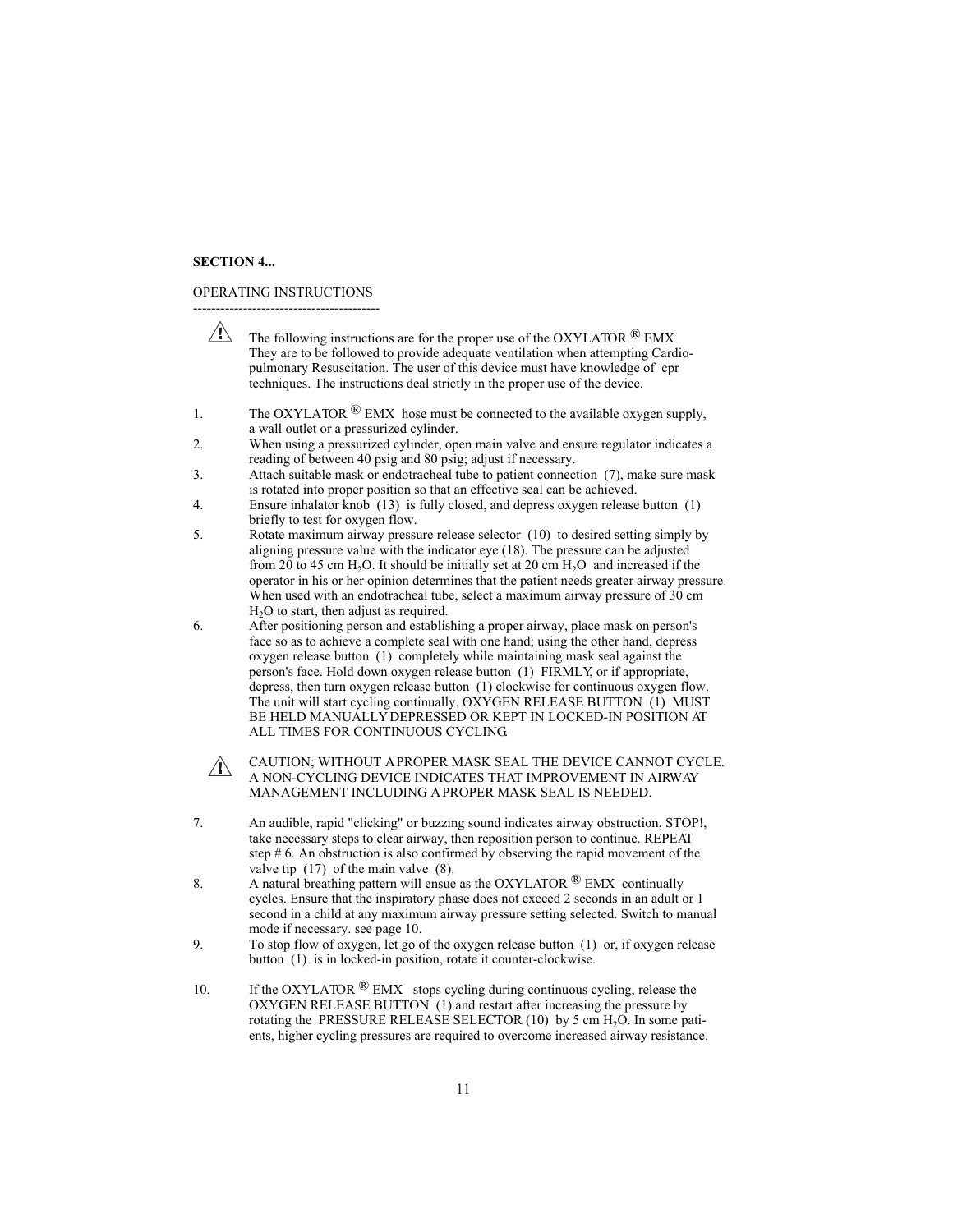#### **SECTION 5...**

#### CLEANING AND DISINFECTING

---------------------------------------------

The components of the OXYLATOR  $^{\circledR}$  EMX are made from acetal, aluminum and stainless steel. This enables the unit to be cleaned and disinfected routinely after each use. The OXYLATOR  $\mathcal{R}$  EMX must be cleaned, disinfected and the filter replaced after each use.

## **CLEANING THE OXYLATOR**  $^{\circledR}$  **EMX**.

- 1. Separate the OXYLATOR  $\mathbb{R}$  EMX from oxygen hose connection (2).
- 2. Detach patient connection (7) by rotating its knurled rim in a counterclockwise direction.
- 3. Remove and DISCARD the USED FILTER (6) from its place in the patient connection (7).
- 4. Detach top cap (14) by unscrewing in a counter-clockwise direction; pull out main valve (8) from its chamber.
- 5. Use a mild soap solution to wash out the four components. Then rinse the four components thoroughly with distilled water.
- 6. Wipe off the water from all components. Firmly tap the components of the unit against the palm of the hand and wipe off the water. Perform for both ends of the valve body, the main valve  $(8)$ , top cap (14) and the patient connection (7). Repeat this step as necessary until no water droplets are observed.
- 7. Insert main valve (8) into its chamber and screw on top cap (14) clockwise. DO NOT OVERTIGHTEN! HAND-TIGHTEN ONLY. Assure that serial number on main valve (8) is identical to serial number on the pressure release selector (10) when cleaning more than one OXYLATOR  $^{\circledR}$  EMX at a time.
- 8. Attach hose to oxygen hose connection (2) by hand. Depress oxygen release button (1) to check for flow. Cover the patient connection end (7) of the valve body with the palm of the hand and depress oxygen release button (1) for a short burst to clear away any trapped water residue. Blot any resulting water droplets. Remove top cap (14) and main valve (8) and blot out any visible liquid in the valve body, on the main valve (8) and top cap (14). Repeat this step of blowing oxygen/ drying until no moisture is visible in the main body, the main valve (8) and top cap (14) and that all components are dry. Reassemble main body, main valve (8) and top cap (14).
- 9. Insert a new filter (6) into its position in patient connection (7). Screw patient connection  $(7)$  clockwise onto unit. **!**  $\triangle$  DO NOT OVERTIGHTEN! HAND-TIGHTEN ONLY.
- 10. Remove hose connection from pressure source.

## **DISINFECTING THE OXYLATOR ® . EMX**

- 1. Follow steps 1 through 4 above, wash out and rinse the four components, then disinfect components using a disinfecting solution; or boiling water. Then rinse the four components thoroughly again with distilled water.
- 2. Continue with steps 6 to 10 above.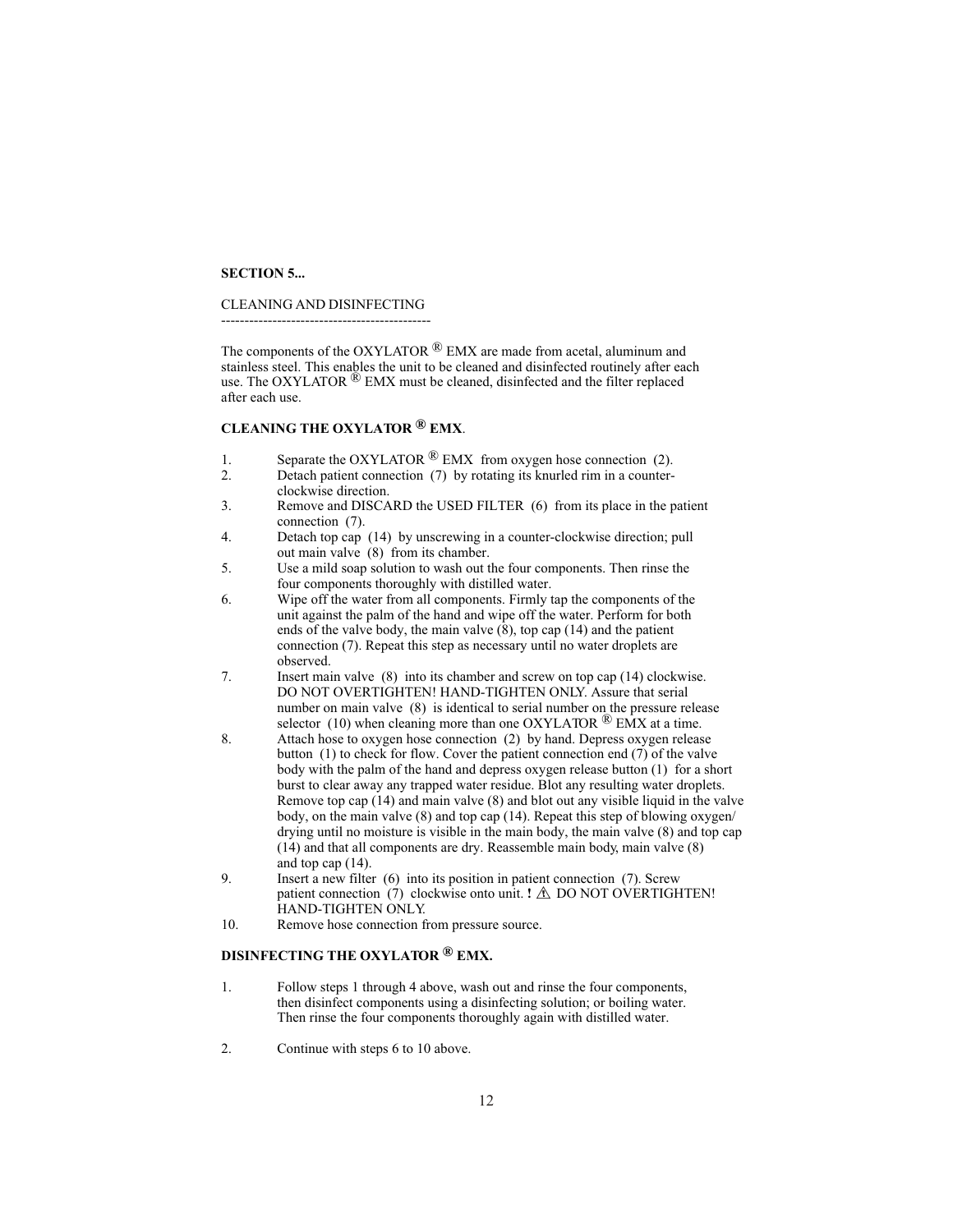## INSTRUCTIONS FOR CLEANING THE OXYLATOR  $^\circledR$  EMX AFTER CONTAMINATION BY VOMITUS. -----------------------------------------------------------------------------------

- 1. Remove mask from patient connection (7).
- 2. Detach patient connection (7) by rotating its knurled rim in counter-clockwise direction.
- 3. Remove and discard the used filter (6) from its place in the patient connection (7).
- 4. If necessary, wipe clean inside secondary chamber (3), depress the oxygen release button (1) to blow out any possible materials that may have penetrated through the particle filter (6), wipe secondary chamber (3), clean again if necessary.
- 5. Insert new filter (6) into its position in patient connection (7). Screw patient connection (7) clockwise onto unit. DO NOT OVERTIGHTEN! Press the oxygen release button (1) for a quick burst of oxygen to check for flow.
- 6. Attach mask (new or cleaned) to patient connection (7).
- 7. The OXYLATOR  $\bigcirc$  EMX is ready for use again.

**NOTE:** A filter change should normally take approximately 20 seconds.



## **® DISASSEMBLY FOR CLEANING THE OXYLATOR EMX**

### \*\*\*WARNING\*\*\*

ENSURE THAT THE OXYLATOR  $^\circledR$  EMX is DRY BEFORE EXPOSING THE UNIT TO FREEZING CONDITIONS. LIQUID OR WATER IN VALVES MAY CAUSE THEM TO MALFUNCTION IN FREEZING TEMPERATURES. DO NOT AT ANY TIME USE GREASE OR OIL FOR ANY PURPOSE ON THE OXYLATOR  $^\circledR$  EMX. DO NOT USE THE UNIT IN OXYGEN DEFICIENT ATMOSPHERES OR NEAR OPEN FLAMES. DO NOT SMOKE WHILE USING THE OXYLATOR  $^\circledR$  EMX OR ANY OTHER OXYGEN EQUIPMENT. DO NOT AUTOCLAVE THE OXYLATOR  $^\circledR$  EMX.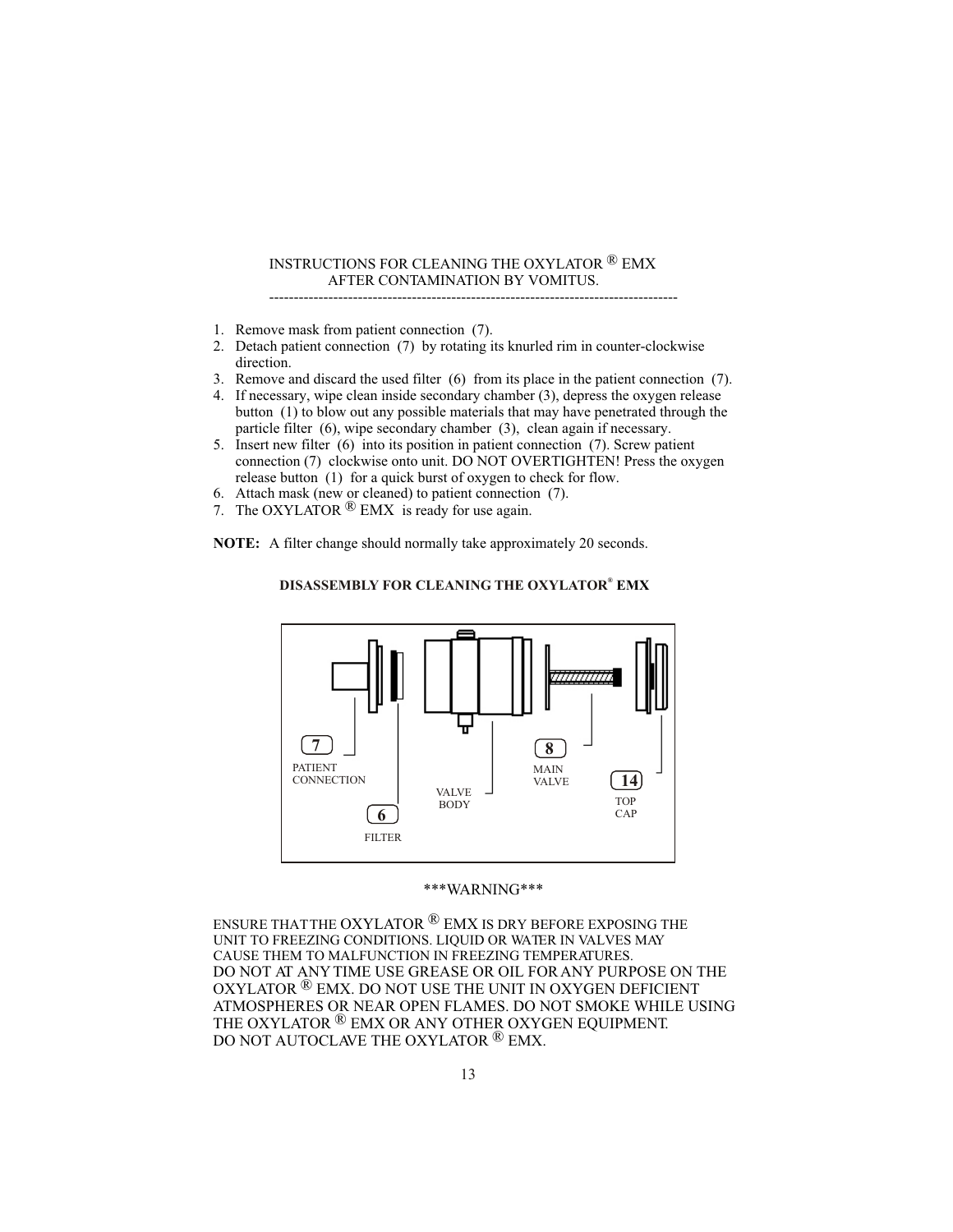#### **SECTION 6...**

#### MAINTENANCE

-----------------------

Due to the revolutionary new design and functional characteristics of the  $OXYLATOR$ <sup> $\&$ </sup> EMX, minimal maintenance is required!

The OXYLATOR  $\mathbb{R}$  EMX will function for millions of cycles without requiring any form of maintenance. However, the unit should be periodically subjected to short "bursts" of a few seconds (1 - 2 seconds). This can be accomplished simply by depressing the oxygen release button (1) with the unit connected to its pressure supply.

If for ANY REASON the unit malfunctions, remove the device from service and contact your sales person, distributor, or agent for help. If the problem cannot be solved, the device should be returned to CPR MEDICAL DEVICES INC. or its distributor in your territory for repair or replacement.

DO NOT DISMANTLE OR ATTEMPT TO REMOVE ANY COMPONENTS OTHER THAN THOSE REQUIRED FOR ROUTINE CLEANING! ANY TAMPE-RING WITH THE OXYLATOR  $^\circledR$  EMX WILL VOID THE WARRANTY AND MAY CAUSE THE UNIT TO MALFUNCTION!

## **SECTION 7...**

#### WARRANTY

------------------

CPR MEDICAL DEVICES INC. warrants this product to be free from any defects in material and workmanship for a period of five (5) years from the date of purchase to the initial purchaser. Warranty card must be completed to validate warranty.

The warranty will be void if any filters are used other than the ones supplied by CPR MEDICAL DEVICES INC. or its distributors.

All shipping charges for returned goods should be prepaid. Upon inspection and evaluation of the returned unit by CPR MEDICAL DEVICES INC. or its distributors, the OXYLATOR  $\mathcal{R}$  EMX will be either replaced or repaired to conform to the required standards.

Any evidence of tampering or disassembly of the valve for any purpose other than routine cleaning and maintenance shall void this warranty.

CPR MEDICAL DEVICES INC. shall in no event be liable for any consequential damages, nor for loss, damage or expenses directly or indirectly arising from the use of the OXYLATOR  $\bigcirc$  EMX.